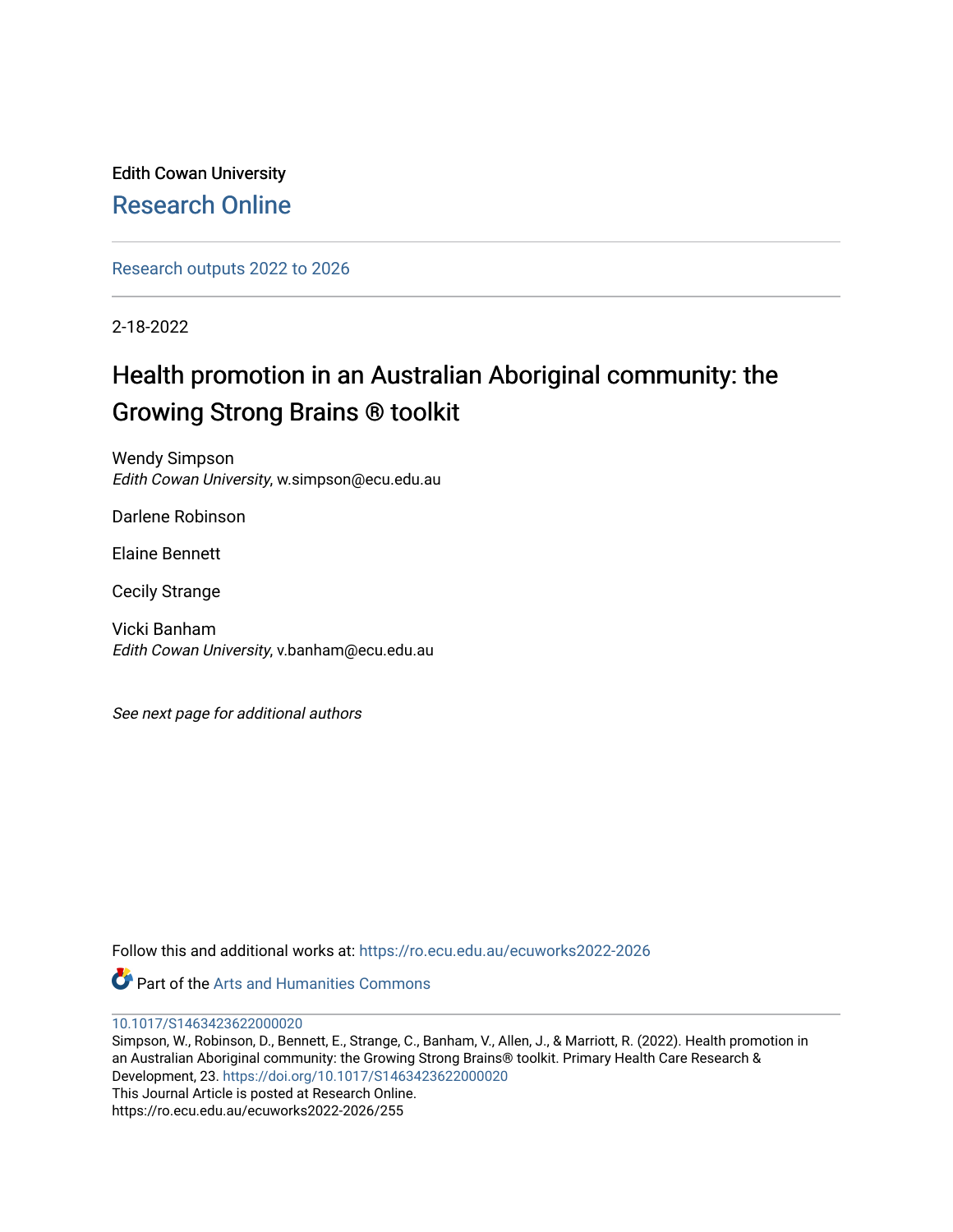# Authors

Wendy Simpson, Darlene Robinson, Elaine Bennett, Cecily Strange, Vicki Banham, Jenny Allen, and Rhonda Marriott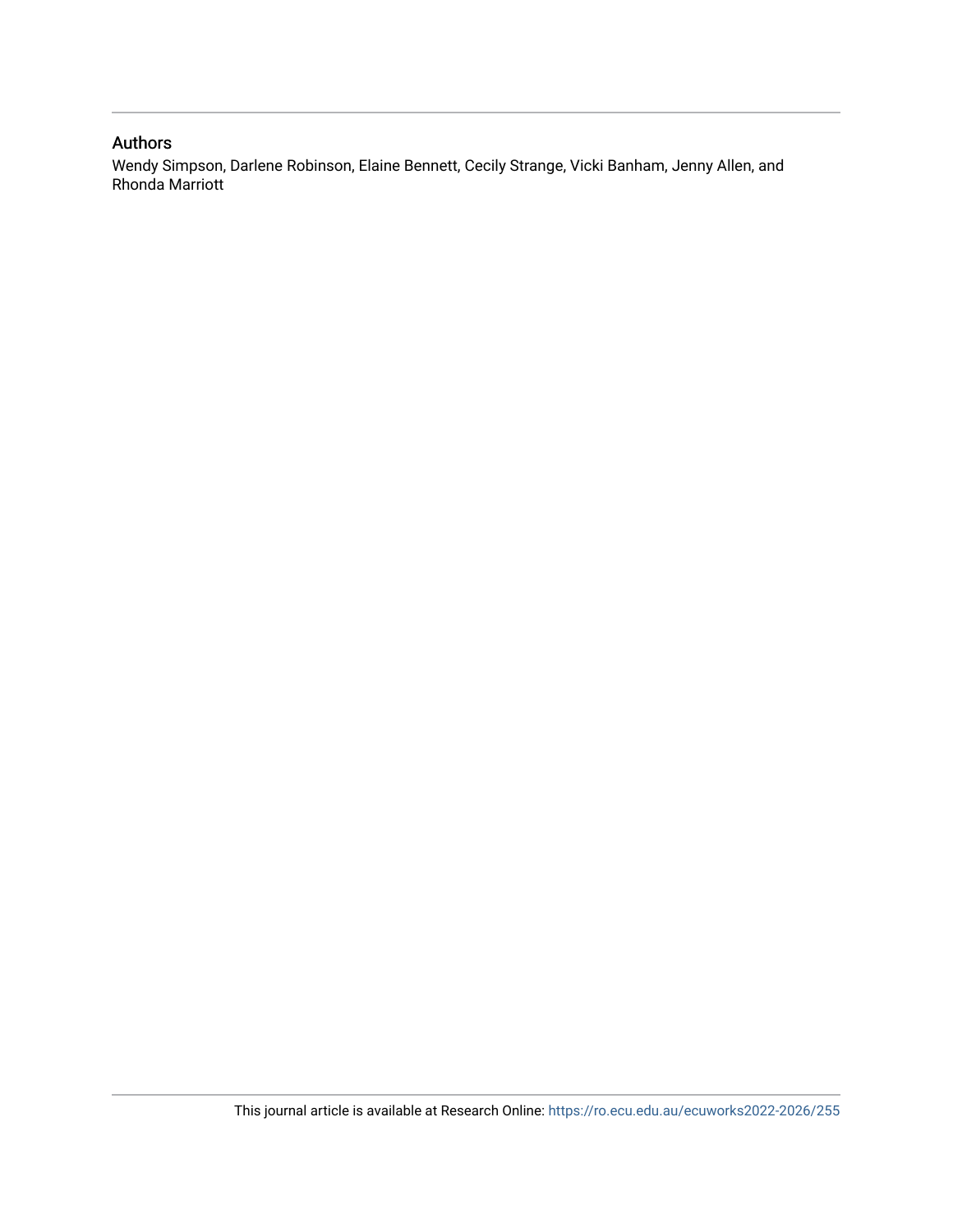# Primary Health Care Research & Development

## [cambridge.org/phc](https://www.cambridge.org/phc)

# Development

Cite this article: Simpson W, Robinson D, Bennett E, Strange C, Banham V, Allen J, Marriott R. (2022) Health promotion in an Australian Aboriginal community: the Growing Strong Brains® toolkit. Primary Health Care Research & Development 23(e9): 1–8. doi: [10.1017/S1463423622000020](https://doi.org/10.1017/S1463423622000020)

Received: 11 September 2020 Revised: 18 October 2021 Accepted: 3 January 2022

#### Key words:

Aboriginal families; brain development; culturally appropriate; health promotion

#### Author for correspondence:

Dr Wendy Simpson, School of Arts and Humanities, Edith Cowan University, Western Australia. E-mail:[w.simpson@ecu.edu.au](mailto:w.simpson@ecu.edu.au)

Note: Within Western Australia, the term Aboriginal is generally used in preference to Aboriginal and Torres Strait Islander, in recognition that Aboriginal people are the original inhabitants of Western Australia. Therefore, the term Aboriginal is used throughout this paper. No disrespect is intended to Torres Strait Islander peoples or communities.

© The Author(s), 2022. Published by Cambridge University Press. This is an Open Access article, distributed under the terms of the Creative Commons Attribution licence ([http://](http://creativecommons.org/licenses/by/4.0/) [creativecommons.org/licenses/by/4.0/\)](http://creativecommons.org/licenses/by/4.0/), which permits unrestricted re-use, distribution and reproduction, provided the original article is properly cited.



# Health promotion in an Australian Aboriginal community: the Growing Strong Brains® toolkit

Wendy Simpson<sup>1,2</sup> <sup>O</sup>, Darlene Robinson<sup>2</sup>, Elaine Bennett<sup>2,3</sup> O, Cecily Strange<sup>4</sup> O, Vicki Banham<sup>1</sup><sup>0</sup>, Jenny Allen<sup>2</sup> and Rhonda Marriott<sup>3</sup><sup>0</sup>

<sup>1</sup>School of Arts and Humanities, Edith Cowan University, Western Australia; <sup>2</sup>Ngala, Perth, Western Australia; 3 Ngangk Yira Research Centre for Aboriginal Health and Social Equity, Murdoch University, Perth, Western Australia and <sup>4</sup> School of Population & Global Health, University of Western Australia, Perth, Western Australia

# Abstract

Aim: The aim of this paper is to describe the implementation and evaluation of the Growing Strong Brains® (GSB) toolkit in a remote Aboriginal community in Western Australia (WA) over a 2-year period, 2018–2019. Background: Ngala, a community service organisation in WA, developed the GSB toolkit in 2014, a culturally appropriate and interactive resource to build knowledge of early childhood development within Aboriginal communities. This was in response to evidence that a higher percentage of children in Aboriginal communities were developmentally vulnerable compared to the rest of the population. The GSB toolkit promotes awareness and understanding of early brain development pre-birth and in the early years of a child's life. Methods: The project was underpinned by participatory action research (PAR). Reflective PAR review cycles ( $n = 5$ ) monitored local community engagement, navigated challenges and utilised community strengths. Fifty-nine local service providers attended a 2-day formal training. Data were collected by using various methods throughout the project, including feedback following training, focus groups, surveys, one-on-one interviews using yarning techniques and reflective feedback from the Project Lead. Findings: Establishing local Aboriginal project staff was pivotal to the success of the project. When delivering services for and with Aboriginal people, it is essential that cultural competence, safety and decisionmaking is carried through from planning to implementation and evaluation, and involves genuine, respectful and authentic relationships. Sufficient time allocation directed towards building relationships with other service providers and local community members needs to be considered and built into future projects.

The Growing Strong Brains® project is embedded within the local community, and anticipated implementation outcomes were achieved. The support of the local people and service providers was beyond expectation, enabling the building of local capacity, and the development of a common understanding of the key messages from the GSB toolkit to allow integration throughout all levels of the community. This project has been important to build on the strategies necessary to introduce, implement and evaluate the GSB toolkit in other remote Aboriginal communities.

# Introduction

A strong future for children begins before birth and is linked to investment in a child's early years of development. Decades of research has provided strong evidence about how rapidly the brain develops before birth and into early childhood, setting a foundation for learning, health and behaviour throughout life. 'The early years of life are characterised by significant opportunity, rapid change and accelerated development which is unparalleled by any other subsequent stage of life' (Baker, [2017,](#page-9-0) p.3). Plasticity, or the ability for the brain to reorganise and adapt, is greatest in the first years of life and decreases with age, though continues throughout our lives (Phillips & Shonkoff, [2000](#page-9-0); Center on the Developing Child, [2016;](#page-9-0) Baker, [2017\)](#page-9-0).

Human development is impacted by a range of factors such as: parental and family characteristics; the quality of interpersonal relationships; family structure and functioning; the broader community environment and social supports; nutrition; the physical environment; substance use and misuse; stress; and children's temperament and early-life experiences. Learning and development commences neonatally and is cumulative, with later development building upon earlier development. Environments in which young children spend their time and their experiences affect their neurophysiological, physical and psychological development, and wellbeing (Moore, [2015](#page-9-0); Moore, [2018\)](#page-9-0). When families experience health and socio-economic disparities, the risk of long-term effects on the health and wellbeing of children is increased (Coles *et al.*, [2015](#page-9-0)). Disadvantage experienced in early life is cumulative, and discrepancies between advan-tage and disadvantage widen throughout life (Moore, [2015](#page-9-0)).

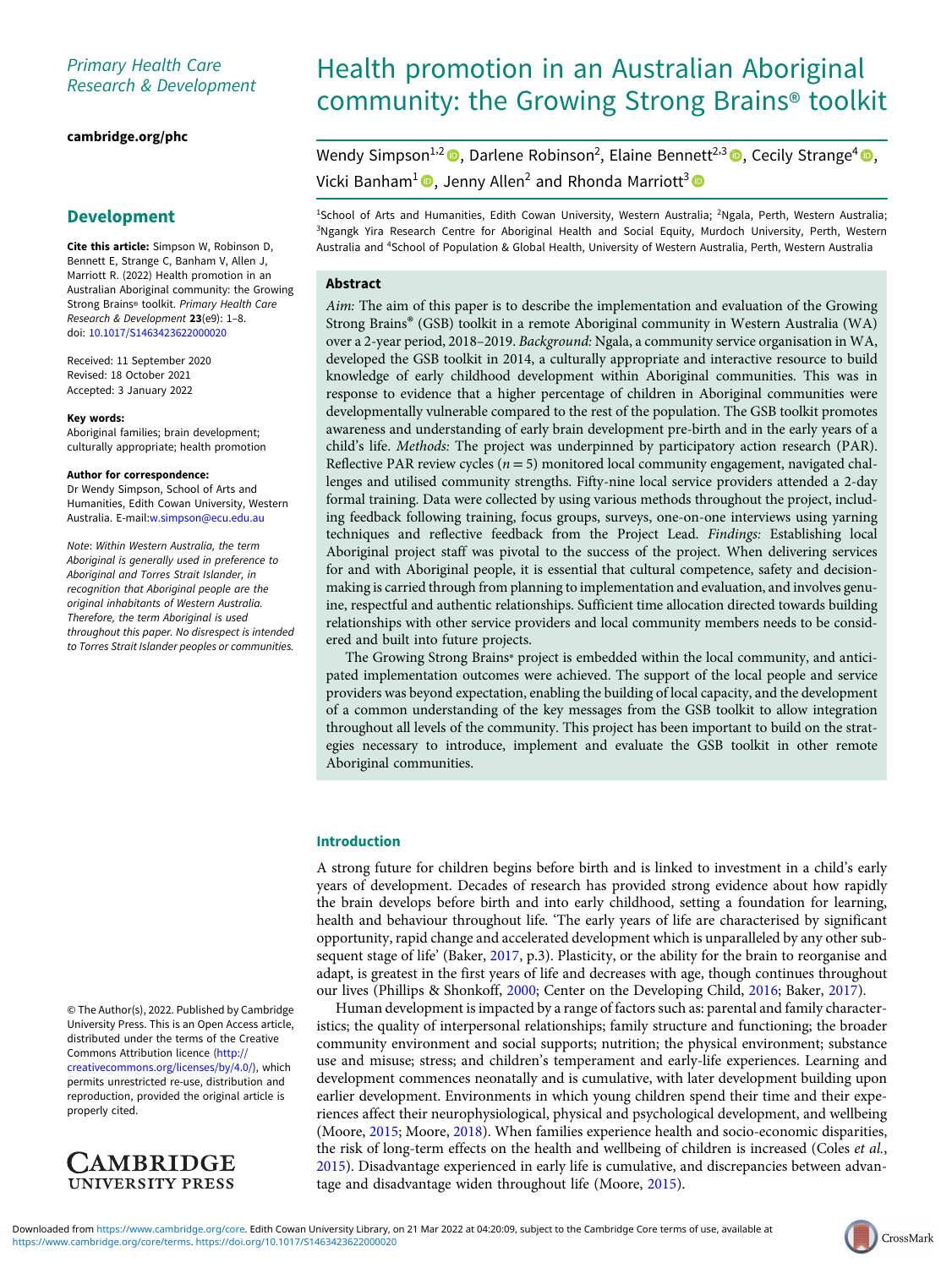Ngala, a community service parenting organisation in WA, acknowledged the need to address health inequalities in Aboriginal communities. Australian Aboriginal families have experienced significant disadvantage over a long period of time and across a range of wellbeing measures, often, as an outcome, experiencing higher levels of vulnerability (AIHW, [2011\)](#page-9-0). Enhancing the capacity of Aboriginal parents will further develop stability and positive relationships within the family (Munns et al., [2018](#page-9-0)).

Ngala, Midwest and Gascoyne (previously Geraldton Regional Community Education Centre) delivered services in remote communities through the Australian Government's Parental and Community Engagement Program that were culturally safe, respectful and involved Aboriginal families in programme design. Frequently participants and service providers stressed how important it was that families increased their knowledge of early childhood development, including the language of brain development, to provide opportunities to assist and support them in developing their capacity to meet their children's needs. If parents and caregivers begin with an understanding of how personal experiences, environmental conditions and developmental biology work together in early childhood, they may be able to influence the roots of lifelong physical and mental wellbeing (Center on the Developing Child, [2010](#page-9-0)). Acquiring new knowledge about early brain development can help parents think critically about what their children need to thrive and empower them to support the developmental and learning needs of their children (Strobel et al., [2019](#page-9-0)).

The health status of Australia's Aboriginal children is consistently lower than the general population in all five developmental domains; physical, social, emotional, language and communication (AEDC, [2015\)](#page-9-0). Williamson et al. ([2019](#page-9-0)) attributed the gap between Aboriginal and non-Aboriginal children in early childhood social and emotional development to the 'disproportionate burden of socio-economic and early life health disadvantage' experienced by Aboriginal children and families (p.10).

To reduce the socio-economic and health inequalities between Aboriginal and non-Aboriginal families, Williamson et al. ([2019](#page-9-0)) identified the need for culturally appropriate health and social programmes for Aboriginal families from early life. Working in a culturally safe and respectful way will foster empowerment in Aboriginal communities and demonstrate respect for local knowledge to earn the trust of the community (Cameron et al., [2016\)](#page-9-0). In addition, it is important to consider the long-term commitment to relationship building and community development in regional Aboriginal communities, and the challenges when working with families whose lives have been impacted by colonisation (Cameron et al., [2016](#page-9-0)).

Carnarvon was selected as the site for the implementation and evaluation of the GSB project in 2018–2019. Carnarvon is a remote community approximately 900 km north of Perth, Western Australia (WA), with a population estimated at 4,700 in 2020. All areas of Australia are classified under the Australian Standard Geographical Classification (ASGC) to provide a nationally consistent measure of geographic remoteness to allow comparisons and analysis of data across Australia [Australian Bureau of Statistics (ABS), [2016](#page-9-0)a]. The five geographical classes of remoteness are based on the measure of proximity and access to services (ABS, [2016](#page-9-0)a), with Carnarvon classed in the second highest category of remoteness. Carnarvon has a high Aboriginal population (18%) compared to the rest of WA (3.1%) (ABS, [2016b](#page-9-0)) and is classified as an area of high social-economic

disadvantage (ABS, [2018\)](#page-9-0). Approximately 40% of children in the community of Carnarvon are from Aboriginal families, and a higher proportion are developmentally vulnerable in one or more developmental domains (31%) than the rest of WA (19%) (AEDC, [2015](#page-9-0)).

In 2018, Ngala had an established team of 11 Aboriginal staff in Carnarvon delivering services to children, families and community members. All staff had strong connections in the community and the ability to be part of a collegiate group that could develop a supportive community of practice, a key to building professional competencies (Moore, [2015\)](#page-9-0). It was envisaged that service providers across sectors could use their relationships and opportunities for engagement with Aboriginal families to use the GSB toolkit to start conversations about early childhood development, to share their own stories and learn from each other. Carnarvon was therefore identified as an ideal location to enable Ngala to evaluate the implementation of the tool and the associated training of 'local champions'.

The aim of this paper is to describe the implementation and evaluation of the GSB toolkit in the Aboriginal community in Carnarvon using a participatory action research (PAR) approach. The project sought to empower and increase local community capacity in the use of the GSB toolkit and to grow and enhance the knowledge and understanding of the protective factors for early brain development in the care and wellbeing of young children.

#### Methods

In 2014, following consultation with more than 350 Aboriginal families and stakeholders from across regional and metropolitan WA, Ngala developed the GSB toolkit, a resource to build early brain development knowledge and skills across Aboriginal communities. The GSB toolkit promotes awareness and understanding of early brain development science before birth and in the early years of a child's life, reinforcing learning within a culturally safe context.

The GSB toolkit is a culturally appropriate, interactive series of images and activities that illustrate and describe significant early brain and child development themes. The GSB toolkit is produced as two resources; a flipchart that can be carried and displayed, and a worker's manual to assist service providers to provide extra information and activities about the messages in the flipchart. Activities include topics to start conversations and activity ideas with pictures explaining how they can be used. Topics covered in the GSB toolkit include messages about brain growth before birth, the importance of good food, play and learning, and keeping culture strong.

Ngala implemented and evaluated the GSB toolkit in the Goldfields region of WA (south-eastern corner of WA) in 2016. The findings from the evaluation of the toolkit in the Goldfields region added to the knowledge and understanding of culturally appropriate ways of working with Aboriginal families and communities, particularly with a focus on the early years and developmental and health outcomes. Furthermore, the evaluation assisted the determination of how training, mentoring and distribution of the GSB toolkit could occur in other communities. The early and ongoing evaluation of early childhood programmes provides important evidence that informs future iterations, checks assumptions about programme elements and allows for the adjustment of programme delivery (Lombardi, [2018\)](#page-9-0).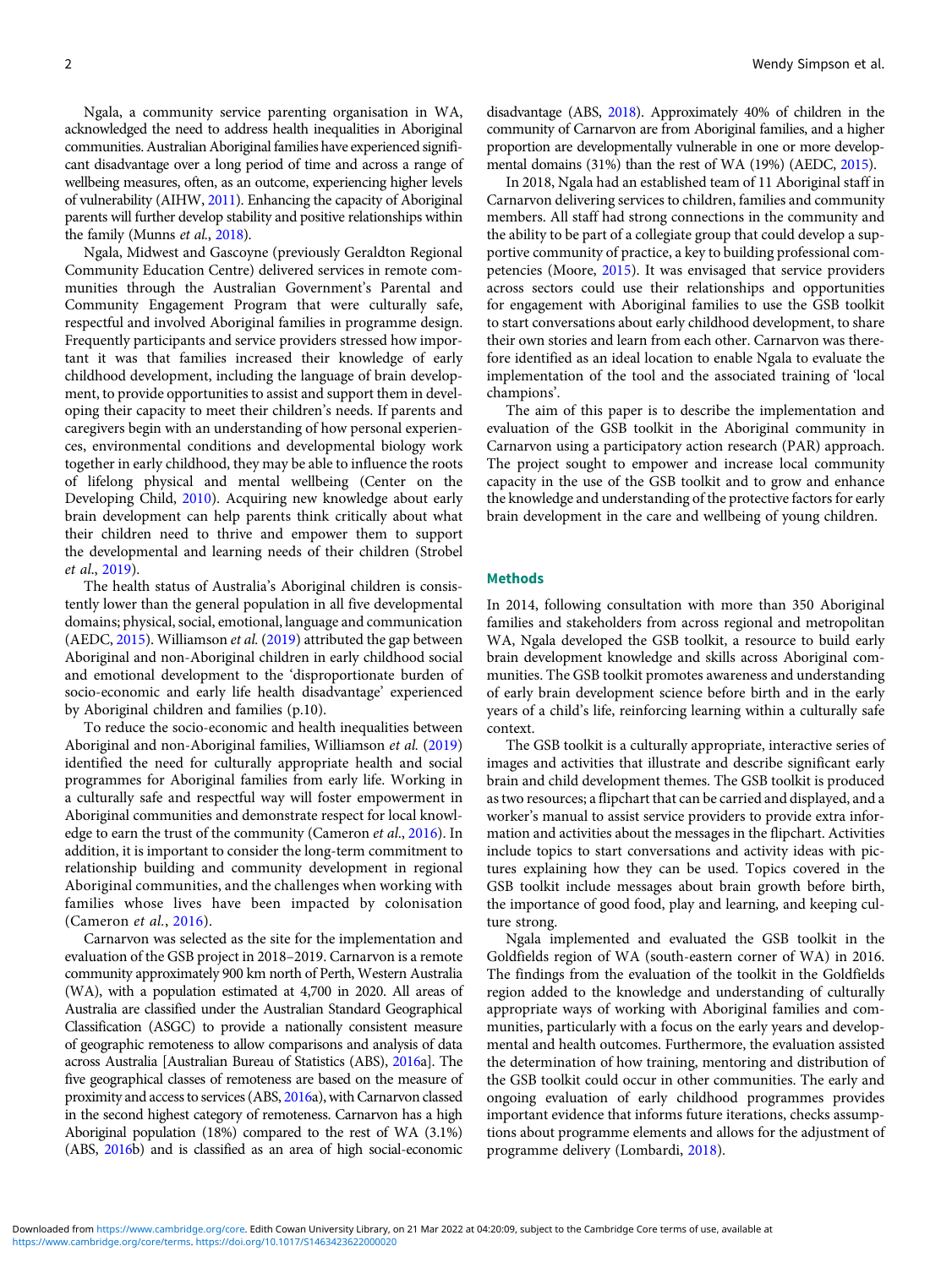PAR was used as the overarching theoretical framework for this project. PAR is a well-recognised methodology for health promotion interventions seeking to achieve social change through the active participation of community members in the planning, decision-making and delivery of programmes (Baum et al., [2006;](#page-9-0) Nastasi & Hitchcock, [2016;](#page-9-0) Munns et al., [2017](#page-9-0)). Specifically, a PAR approach involves a partnership with the local community to ensure cultural grounding, acceptance and validity (Baum et al., [2006](#page-9-0); Nastasi & Hitchcock, [2016](#page-9-0)). In partnership, PAR teams consisting of local community members and staff, and cultural and research representatives, undertake iterative reflective cycles of planning, action and review at intervals during the implementation of the programme (Baum et al., [2006\)](#page-9-0).

In Australia, PAR has been successful in the implementation of peer-led programmes in Aboriginal communities in remote (Munns & Walker, [2018\)](#page-9-0) and urban areas (Munns et al., [2017\)](#page-9-0). Munns et al. [\(2017\)](#page-9-0) outlined the importance of building relationships and trust as foundational elements of working with Aboriginal communities and has identified the sharing of power and flexibility in adapting programmes for local conditions as key factors in an effective PAR programme.

The GSB implementation and evaluation in Carnarvon was designed using a PAR framework based on the evidence (Munns et al., [2017](#page-9-0); Munns & Walker, [2018](#page-9-0)) from PAR programmes in Aboriginal communities in WA. This safeguarded the involvement of local community stakeholders in the community-led planning, implementation and evaluation of the GSB toolkit in Carnarvon. Furthermore, this approach ensured a richness of knowledge and understanding of culturally appropriate ways of working with Aboriginal families and communities.

Implementation principles were also applied to ensure quality of implementation. Key concepts included are as follows: consideration of the programme elements and how this would work in the Carnarvon context; what infrastructure supports were essential to contribute to programme quality and sustainability, regular communication, planning and support with the implementation team; translating progress/results of the project regularly with the local stakeholders; continuous follow-up/coaching of service providers following training; and adaption of resources to suit local requirements (Lombardi, [2018;](#page-9-0) Størksen et al., [2021](#page-9-0)).

Applying PAR principles, a research steering group of Ngala staff and cultural and university representatives with PAR experience was formed. The steering group subsequently recruited a local GSB Project Lead and identified and approached key Aboriginal community members in Carnarvon. The steering group and Project Lead are all authors on this paper. The Project Lead role was critical to the success and sustainability of the project. As a member of the broader Aboriginal team and trained in GSB, the Project Lead was actively engaged in planning, decision-making, service delivery and evaluation and ensured a strong connection with the local community. This enabled the skills and knowledge of local service providers and community members to be built and disseminated throughout the Carnarvon community in a way that was culturally appropriate.

The Project Lead was required to facilitate training with service providers that included representatives from health, education, and community services, and to conduct workshops, discussions, yarning circles and home visits with community members, utilising the GSB toolkit. Providing follow-up with identified local champions and disseminating community stories and findings in formal and informal culturally safe ways was critical to the role. Furthermore, the Project Lead role was developed to collate data, participate in reflective review cycles with the research steering group and participate in other evaluation activities.

Before commencing the service provider training and community sessions, local Aboriginal organisations and community Elders were consulted to garner their support for the project. The training of local service providers in ways to use the GSB toolkit in the community was undertaken to build local capacity and provide opportunities to develop strong partnerships with other service providers and local community groups. To ensure the project was culturally appropriate, a project protocol was made available in text and pictorial formats to ensure access for all members of the community. A communication plan was developed to guide the strategy for the communication of the implementation and evaluation of the project.

Outputs over the 2-year project included five 2-day training workshops for service providers, 9 sessions for parents delivered at the local adult education institution, 21 community sessions, 2 sessions at the local high for senior students, a workshop for Aboriginal fathers and a workshop for an organisation that works within schools with Aboriginal girls. Data were collected by using various methods throughout the project. This included feedback from service providers at the completion of the workshops  $(n = 54)$ , focus groups  $(n = 2)$  with trained service providers, an online survey for service providers at the completion of the project  $(n = 18)$ , and one-on-one interviews using yarning techniques with service providers and community members ( $n = 6$ ). The Project Lead also provided regular reports that included reflections. These data informed the action research cycle analysis.

Data were analysed by two of the researchers using a thematic analysis method that identifies and reports on common patterns (themes) across the data set, described by Braun and Clarke [\(2006\)](#page-9-0) and validated by the other researchers. This method of qualitative data analysis enabled the researchers to consider all of the data collected and provide a rich account of the data (Braun & Clarke, [2006](#page-9-0)).

Attendees at the training included local community engagement officers from the WA Police Force, facilitators at local Aboriginal playgroups, health promotion staff from several community organisations, child health nurses, Aboriginal health officers, community development officers and staff from local schools. The provision of support and mentoring of local service providers was intended to build the sustainability of the project. Table [1](#page-5-0) is an example of the workshop outline provided to service providers. The workshops were led by both Aboriginal and non-Aboriginal facilitators and were provided free of charge due to the availability of funding.

The activities in the training workshops were designed to introduce and connect key messages in the toolkit. Each activity was planned to highlight the importance of concrete and visual aids. All activities were flexible and adaptable for change to suit the target audience. More information was on hand for further investigation for participants. The activities are relatable to the areas in the toolkit and foresee its adaptability where possible to align with any service. For example, one activity included the use of string to show participants how strong connections can be formed when repetitive knowledge is given in the early years, therefore strengthening pathways needed for learning and scaffolding information.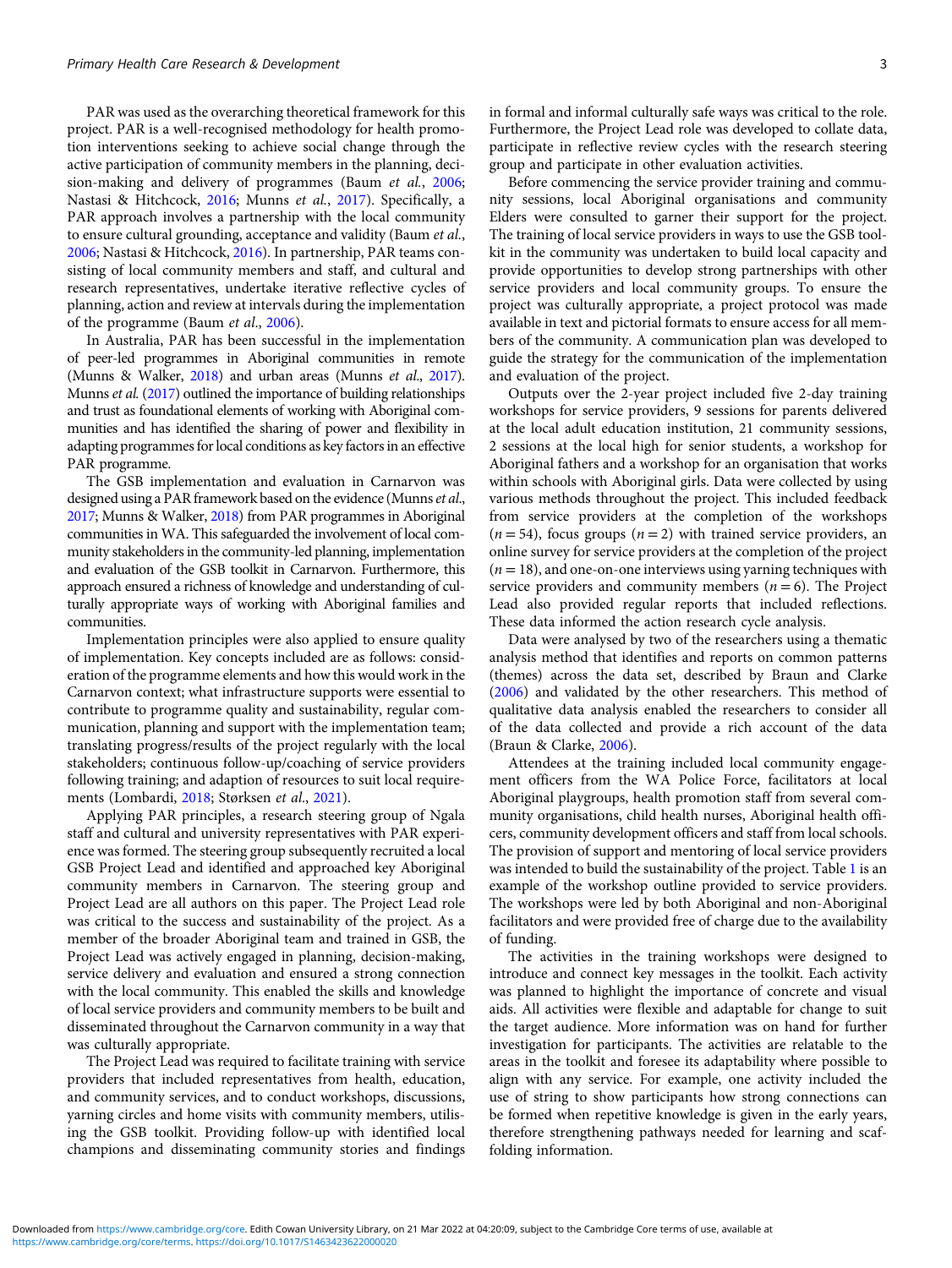#### <span id="page-5-0"></span>Table 1. Service provider workshop outline

| Workshop components Day 1                                                                                     | Workshop components Day 2                                                      |
|---------------------------------------------------------------------------------------------------------------|--------------------------------------------------------------------------------|
| Brain essentials - brain<br>development from conception to 3<br>years of age.                                 | GSB toolkit - work through each<br>area through discussions and<br>activities. |
| Yarning sessions - how to<br>implement GSB into the local<br>community and the First 1000 days<br>statements. | Develop personal action plan.                                                  |
|                                                                                                               | Evaluation and reflection                                                      |

Community sessions commenced following the training of local service providers and reflected the needs of the community to build relationships and foster local 'champions' to support the utility of the GSB toolkit and its messages. Trained service providers used their new knowledge gained during the 2-day workshops in conversations with community members and families as a part of their everyday work, often during home visits or when community members were attending the service for other reasons (i.e., health visits). Due to the nature of the community sessions, and often opportunistic conversations with community members, the actual number of community members who benefitted from GSB messages is difficult to quantify. The service provider training and community sessions were co-designed with Aboriginal staff, further modified in the context of the community and with input from Aboriginal people in the community as a part of the review cycles. For example, changes were made to the resources provided at the workshops, including a greater focus on yarning using a traditional round yarning mat, and inclusion of more traditional Aboriginal foods provided at the workshops.

An essential part of delivery for both service provider workshops and community sessions is yarning. Yarning is an appropriate and recognised method to garner narrative data through conversations between two or more people sharing and exchanging information in Indigenous communities (Bessarab & Ng'andu, [2010;](#page-9-0) Leeson et al., [2016\)](#page-9-0). Furthermore, yarning is culturally respectful, can be empowering and aligns well with PAR principles (Fredericks et al., [2011](#page-9-0)). Yarning is necessary to the implementation process as it purposely creates co-ownership and design. It encompasses all elements of a holistic approach by acknowledging the importance of the child through the parent and family. Sharing knowledge and experiences through yarning supports families in a strength-based approach, celebrating and encouraging the successes as a parent and family unit.

Figure [1](#page-6-0) demonstrates the research and evaluation process which engaged community members as collaborators in the implementation and evaluation of the GSB toolkit.

#### Findings and discussion

This section summarises and discusses the implementation and evaluation outcomes of the project. The evaluation sought to identify the factors, adaptions and strengths of the GSB toolkit during the implementation in the Carnarvon Aboriginal community to promote skills and knowledge of early brain development in a child's life. In addition, the evaluation outcomes included evidence to inform future training and mentoring to support the fidelity of the GSB toolkit in other communities.

There was sustained data collection throughout the project. The qualitative data provided rich information from participants' experiences and opinions about the applicability of the GSB toolkit and messages in their community. Qualitative data collection included online and hard copy surveys, participant observation, yarning sessions and focus groups with service providers who had attended GSB training sessions, and interviews with service providers and community members.

A significant strength of the project was the use of the PAR approach, previously found suitable for Aboriginal communities (Munns et al., [2017](#page-9-0); Munns & Walker, [2018\)](#page-9-0). Furthermore, the PAR process and descriptions in this paper provide information that may be applicable and transferrable to other communities. In recent years (Ungar et al., [2015](#page-9-0)), the role of PAR in implementation science projects has been discussed, and future iterations of GSB implementation in communities may benefit from an integration of PAR and implementation science approaches.

#### Consultation and co-design with local stakeholders

The recruitment of a local Aboriginal person to lead the project and the identification and engagement of local stakeholders, Aboriginal Elders, and leaders of the Carnarvon community were essential and commenced early in the project. It was crucial to begin the implementation of the project with full support from the Aboriginal community and the Traditional Group of that area, the Yingarrda people; the language and skin group that is Indigenous to the region. This gave coownership and the opportunity to co-design the programme thereby empowering the community to succeed.

## Two-day training of service providers

The training programme for service providers was found to be necessary as a formal introduction to the use of the GSB toolkit and was an essential element to build local capacity to use the GSB resource. The first training session was used as a pilot to refine for further sessions in a local context. The following workshops were tailored to each participant group, but the essential elements of the programme remained for consistency and learning outcomes (see Table 1). A total of 59 individual service providers attended across the 5 workshops, with representatives from health, education and law enforcement sectors, including; the local Aboriginal Medical Service, community police, local government agencies and not-for-profit community organisations, local community health services, early years' service providers, and staff from local schools. Forty-four per cent of the participants were Aboriginal (26 from 59 participants). Each workshop was facilitated by a Ngala GSB trainer and an Aboriginal Ngala staff member trained in the use of the GSB toolkit. Participants provided feedback about the training sessions and developed their own action plan about how they might use the toolkit in their everyday practice. Participants stated that they gained knowledge about yarning, the impact of smoking, alcohol and poor nutrition on baby's brain development, and the use of the GSB toolkit as a resource with families. Some participants stated they wanted to use the activities in the workshop with their own families.

Many community members as well as the 59 trained service providers were involved over the life of the project. The versatility of the GSB toolkit meant it can be used as a flexible conversational tool and can be employed throughout a variety of activities from one-on-one conversations, group yarning or organised events. The informal nature of this process did not allow for the collection of the number of community members who gained new knowledge about early brain development and child development from the GSB toolkit. The local service providers built on their knowledge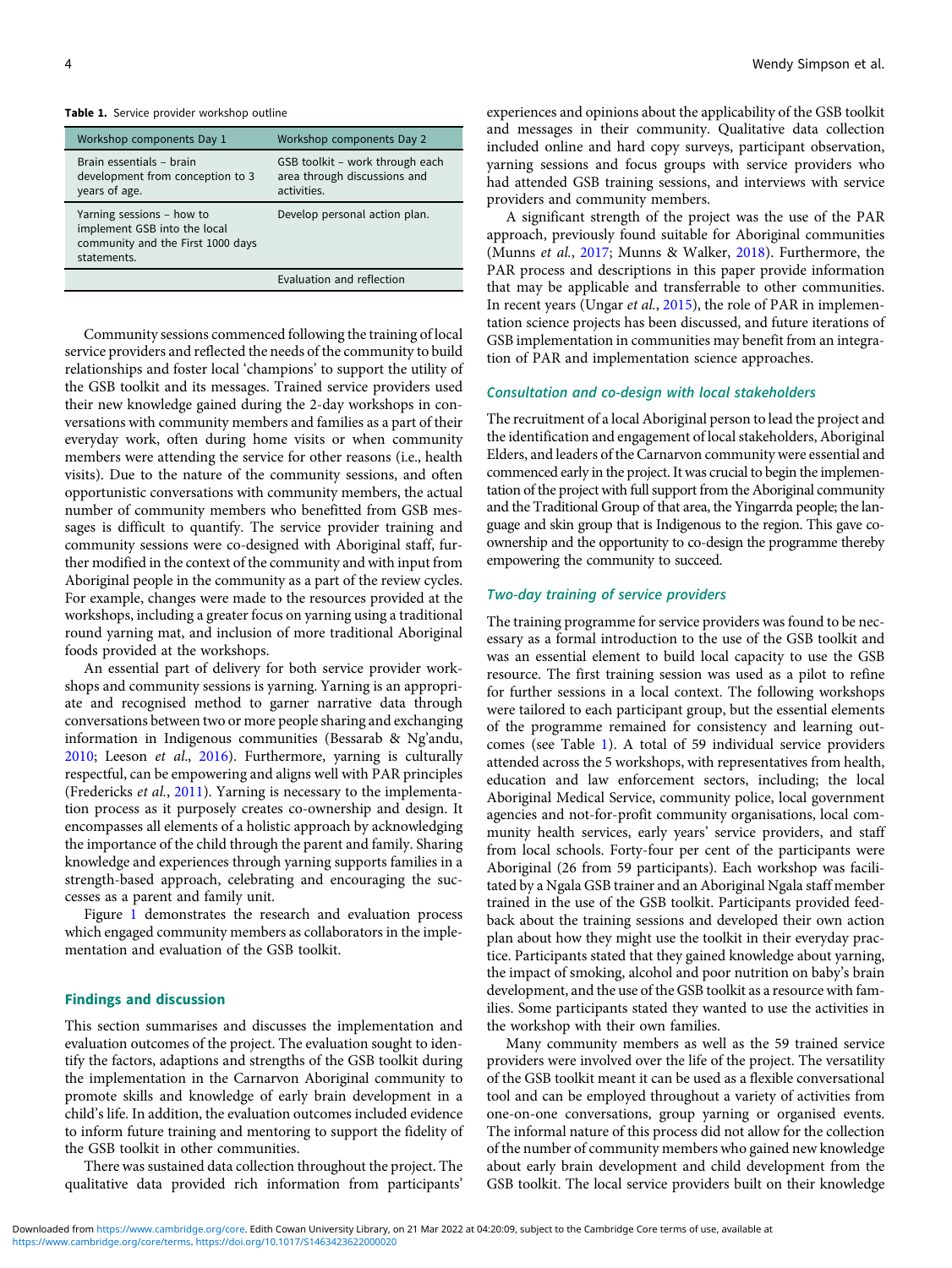<span id="page-6-0"></span>

Figure 1. The PAR implementation and evaluation process model for the GSB toolkit

base on the early years and how the key messages can be woven into conversations with community members across the lifespan. Resources for the toolkit were added to as they thought of ideas that can assist to demonstrate these messages with locally based strategies. For example, in a collaborative 6-week programme, the Project Lead and service providers from six local community organisations led a group of Aboriginal women through the GSB toolkit, enhanced by the making of dolls to represent their children, and culminating in a half-day community led 'cultural tour' of the Carnarvon region to embed messages of the importance of culture and language. Over time, the team became more confident in the use of the toolkit and learning new ways that were culturally acceptable for working with young women, men and Elders. Following a men's community group session, one service provider commented:

'It has made huge differences within the Aboriginal community, particularly the Aboriginal men. For it's not just the women who have to learn about brain development, also the men'.

## Coaching and mentoring of local champions

The coaching and mentoring of local champions was important to ensure the integrity of the service provider training. Once local champions had undertaken the 2-day training programme, it was important to have regular follow-up and meet with other champions to share their successes and challenges to create a community of practice. This was essential for the sustainability of GSB as 'everyday practice'.

All service providers who had attended the 2-day training sessions were invited to attend the 'network meetings' (focus groups), utilising yarning techniques. Two network meetings were held, facilitated by the Project Lead, with 12–15 service providers in attendance at each meeting. The purpose of these meetings was to provide ongoing mentoring and coaching with their action plans, to gain feedback about the use of the GSB toolkit and to share methods of toolkit utilisation. Examples of new ways to share the GSB messages included card games and books, interactive posters, and cooking sessions with local families and their children. This project found that coaching and mentoring local community members to communicate with families and embed health promotion messages through a cultural lens and in a non-judgemental way was valuable and has been found effective in other studies (Munns & Walker, [2018\)](#page-9-0).

#### Action research learning with evaluation cycles

It was anticipated that the evaluation would provide important learnings on how best to foster GSB discussions, increasing understanding of the GSB messages that could support positive behaviour change and optimal early childhood development. A partnership approach to evaluation was taken that involved community members, organisational representatives and researchers. Action learning and evaluation cycles enabled a reflective approach to the project implementation, allowing the participants to 'take ownership' of the project (Kelly, [2016](#page-9-0)). The research team and Project Lead gathered data at each review cycle and discussed what was working well and what needed to change. Each cycle review then had further actions for the following cycle.

The adaptation of the GSB training and toolkit to the local context engendered new ideas and created stories of change that involved the community and reflected their needs. Through the process of training local champions and the delivery of followup activities that were generated as a result of the project, stories were exchanged that built on local knowledge and practical ways to translate key messages.

One young Aboriginal man became actively engaged in a workshop practice session, taking on the role of facilitator as part of a scenario with two young pregnant women. He enthusiastically discussed the baby's growth and development, even before a woman knew she was pregnant. After the workshop, he explained that he had been completely unaware of how much brain development occurred in the first trimester and now understood why it was so important pregnant women did not drink. He initiated a discussion about the importance of partner support and said he would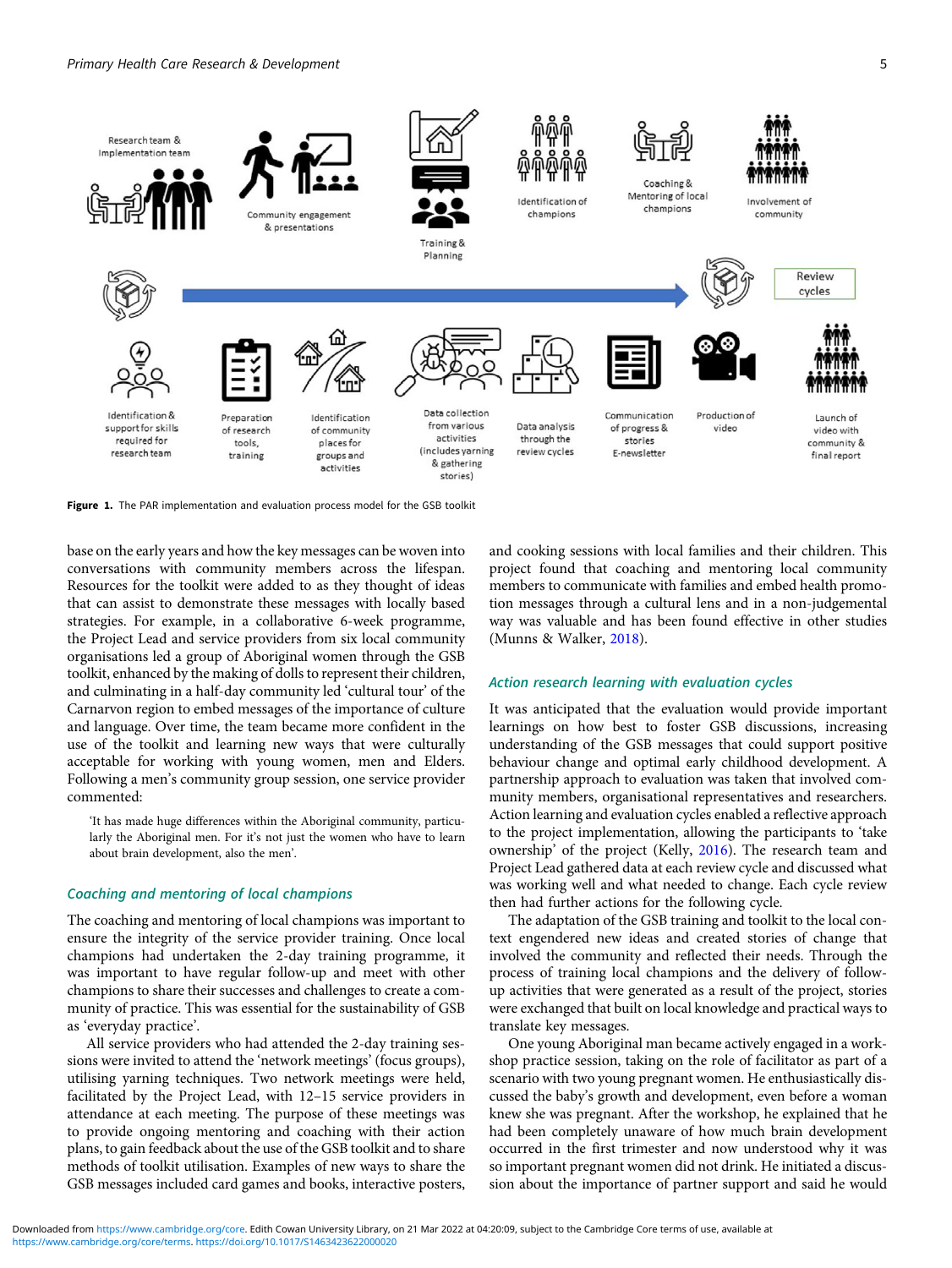(informally) share these messages with his mates before they became fathers.

In a session delivered at the Shooting Stars, (a local programme that empowers Aboriginal girls and women in regional and remote communities to make informed choices about their education and employment), students participated in an activity to demonstrate the potential effects of alcohol on the developing brain and longterm development. Some students shared stories from a personal space wanting to know more about the possible impacts of drinking alcohol while pregnant, including information about Foetal Alcohol Spectrum Disorder and effects on behaviour.

Sharing food, and stories about food, is common practice for many Aboriginal people: the love of food translates across time and helps establish relationships. During a cultural tour local elders shared stories with service providers about bush foods, including naming foods in the local language. In the workshops, an innovative session of sketching and yarning resulted in lively conversations about food from the past, present and future. These activities provided opportunities to consider how good nutrition supported healthy development and gave service providers a way to translate important messages to their clients about food and nutrition in relation to children's development that is non-threatening and non-judgemental.

At the end of Day 1 of the workshops, participants were asked to share what they had learned with at least one other person that evening. Several participants returned on Day 2 and said that this had opened up meaningful conversations, for example, with their teenage children, that they had never had before about conception, pregnancy, birth and early childhood development.

#### Adapt to local context and follow through new ideas

To foster a collaborative culture, following each of the 2-day training workshops, the facilitators reviewed the process and defined any changes to workshop delivery and content required because of the feedback from workshop participants. It was important to tailor the workshops to the local context to ensure that learning was optimised through community-driven approaches.

Some of these changes included a change of venue to the Gwoonwardu Mia Gascoyne Aboriginal Heritage and Cultural Centre. The GSB Project Lead reflected on the success of this change of venue:

The overall success of the yarning session was the venue. We were given permission to walk through the Cultural Centre during our yarning session. Participants were asked to reflect on early Aboriginal life in the Carnarvon area. Only a few participants had seen the exhibition before. The yarning that happened after the exhibit fully cemented the ideology of cultural awareness training prior to working in a high Aboriginal populace area.

To encourage yarning sessions throughout the training workshop, the introduction of an Aboriginal round mat allowed participants to sit and talk about what they had or hoped to gain from the training. Different strategies were introduced in the delivery of the training workshops, and the lunch was changed from 'traditional' to a more culturally contextual lunch for the workshop.

#### Find ways to communicate stories of change

Innovative ways to communicate the GSB messages and stories of change were introduced throughout the project. The concept of an e-newsletter for local service providers included information and stories about the use of the GSB toolkit in the community. In each

e-newsletter, local community 'champions' were identified, and strategies and activities were shared.

During the service provider network meetings, attendees suggested the development of resources, using photos of local families to help them identify with the GSB messages, which led to resources being developed for their own services. During the second year of the project, the concept for a GSB video was developed. The video utilised information from GSB messages with a focus on Carnarvon people and their stories. The video (Ngala, [2019](#page-9-0)) was launched at a community event and copies were distributed to attendees and throughout the community.

## Strong partnerships with Aboriginal organisations

To ensure the successful implementation of the project, the consultation and development of strong partnerships are essential when working with Aboriginal stakeholders. Throughout the project, partnerships were strengthened between the Project Lead and local Aboriginal organisations. The demand to attend the 2-day training workshops far exceeded expectations. Engaging with community leaders and local Traditional Owners is essential from the beginning and was an ongoing commitment throughout the project implementation. When co-designing community programmes, it is essential that permission is sought from, and given, by local Traditional Owners, using a holistic, community development approach. To develop and build trust with families takes considerable time and a culturally appropriate approach. Recruitment of Aboriginal local people were critical to the success of the GSB implementation. In addition, the support of all local Aboriginal organisations was necessary for the implementation and its success.

#### Building on local leadership for sustainability

Capacity building of local leaders within the community contributed to sustainability of the project. Leadership is essential to the sustainability of community programmes. Providing a local Aboriginal person to lead the project, with mentoring and support, has built capacity and passion to continue sharing GSB messages well into the future. Partnerships with local service providers were strengthened because of the training workshops and a 'community of practice' was formed. As a sustainability measure, ongoing engagement with local Elders and community members has assisted the enduring utility of the GSB toolkit and its messages.

The programme has been embedded into existing activities, both within Ngala and through external providers. At a regional service provider level, GSB is well known. Monthly meetings of the Midwest Gascoyne District Leadership Group (Carnarvon sub-committee) include consultations around programme design across agencies that deliver services to families, parents, students and community members. For example, a Healing Circle group for mothers is delivered weekly utilising information from the training and the toolkit. Staff from other agencies who co-deliver on specific topics such as family violence reiterate messages from GSB.

The Carnarvon Mental Health & Alcohol and Other Drugs Management Group Plan identified four key priority areas to address local needs. One of the priority areas, Priority 3, increase community knowledge and understanding of Foetal Alcohol Spectrum Disorder (FASD). Within this plan, prevention and intervention strategies are developed for action in each priority. Local service providers are recruited to implement these actions in relation to their specified service. One of the actions is to deliver and promote GSB.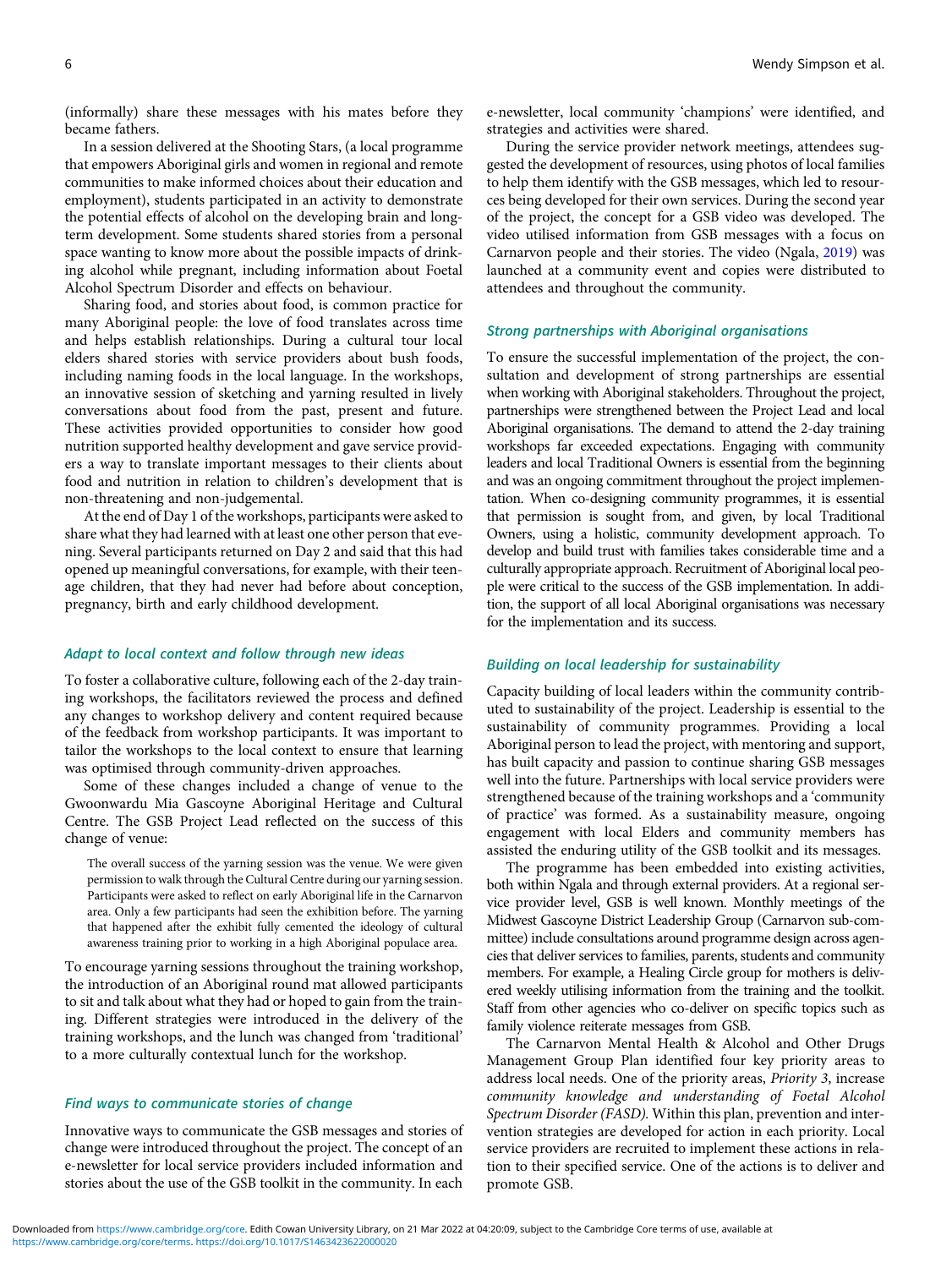The Project Lead continues to deliver GSB messages in her role as Project Lead for Every Child, Every Day, a federally funded programme delivered by Ngala in Carnarvon. Programme design is based around GSB activities and then delivered to families, parents, students and community members. The Healthy Bites programme delivered to Pre-Primary children and their families is based around exploring and experiencing new and healthy foods, hygiene and play-based learning.

Service providers across sectors continue to use GSB messages in their daily work. For example, one service provider created her own GSB hygiene booklets as a way to help families understand the importance of daily hygiene and its link to healthy development. Staff at a local employment service, and the staff of a partner Aboriginal organisation, attended the 2-day GSB training to build their knowledge and understanding of the GSB messages to use in their work. Staff now carry the kit with them on home visits to stimulate discussion about parenting and the importance of everyone's roles in supporting children's development.

## Identification and management of challenges

One of the benefits of employing a local Aboriginal Project Lead was the acceptance from the local community which enabled relationships to be built and strengthened within the community. However, the time commitment required to continue to engage other service providers and local community members was underestimated in the budget and project plan. This was a challenge for the Project Lead, and strategies were put in place to provide additional support and mentoring throughout the project. Having regular communication and steering group meetings for oversight were important for the ongoing management of issues as they arose. These were documented and reflections formed part of the monthly reports and feedback to the project team. The experiences in this project illustrate the importance of organisational support and responsiveness needed when working with Aboriginal communities found in other studies (Munns et al., [2017](#page-9-0)).

Flexibility when identifying and managing the challenges of delivering a community-based health promotion programme contributed to the programme success. Challenges facing Aboriginal communities are ongoing and incorporating a process for review and reflection was necessary to assess 'what was working well' and 'what was needing to change' to ensure that learnings from the project were transferrable to other communities.

#### Limitations

The purpose of this project was to implement the GSB toolkit in a remote community, evaluating its suitability and the feasibility of training local champions to deliver key messages around early childhood development, particularly brain development. There was not the capacity, nor the intent, to provide a detailed analysis of outcomes or conduct a comprehensive literature review, but rather to describe the processes and successes so there is the potential to replicate delivery in other communities. The impact of the implementation on outcomes for children and families was beyond the scope of this project and thus was not evaluated.

The focus of the toolkit is on brain development, though does consider this in the context of other aspects of child development and integration with other systems, relationships and attachment, stress, nutrition, hygiene, movement and play, substance use and language and culture. With yarning a significant component of the training, and promoted as the tool for disseminating information, opportunities were provided to discuss other aspects of development such as child and family characteristics, community and social support networks and physical environments. However, it is acknowledged that the toolkit's messages are framed around brain development, and that recent opinion suggests that a fuller understanding of all biological processes underpinning development may be necessary to avoid lopsided messaging (Moore, [2018](#page-9-0)). Such considerations were not a part of this project.

Although there is strong anecdotal evidence of sustainability in the use of the toolkit and workshop learnings through ongoing joint service delivery, informal community and service provider feedback and observations, this has not been formally measured.

# Conclusion

This paper has presented the experience, through the Growing Strong Brains® toolkit project, of the application of culturally appropriate and culturally safe approaches of health promotion projects/ programmes when working with Aboriginal families in remote communities in WA. The findings from this project were especially significant because of context; for example, remoteness and geographical distance to the research team based in Perth created challenges in regard to face-to-face support for the Project Lead, and the high Aboriginal population and low socio-economic status of Carnarvon.

The outputs from the implementation of the project exceeded those originally anticipated. The learnings suggested that flexibility in approach to consultation and implementation, and the importance of strong partnerships with local Elders and Aboriginal stakeholders, could inform future training and mentoring to support the implementation and fidelity of the GSB toolkit in other communities.

Through the conception, development and implementation, a community development approach focusing on capacity building and authentic relationships with local Elders and local champions, ensured recognition was given to local issues and the impact of socio-economic and health disadvantage in communities. The paper noted the real strength in the Growing Strong Brains® toolkit is in its flexibility when introducing to an Aboriginal community context and in creating strategies to ensure sustainability of the community's knowledge and understanding of the protective factors for early brain development in the care and wellbeing of young children.

Acknowledgements. The original developers of the toolkit are Kim Wedge and Ngala team. The authors specially thank the Traditional Owners of Carnarvon, the Yingarrda people. The authors also thank Professor Rhonda Marriott, Ngangk Yira Research Centre (Murdoch University) and Assoc. Professor Vicki Banham, Edith Cowan University for their specialist advice.

Authors' contribution. All authors contributed to the writing of the manuscript, WS and EB analysed the data, and all authors reviewed and approved the final manuscript.

Financial support. This work was supported by the Ian Potter Foundation through 2-year grant funding (grant number 20170374) and Ngala.

#### Conflicts of interest. None.

Ethical standards. The authors assert that all procedures contributing to this work comply with ethical standards. Ngala adheres to the ethical conduct of research, guided by the National Statement on Ethical Conduct in Human Research (2007) (NHMRC, 2018), and Ngala's Research Framework, policy and procedures. Initial ethics approval was sought from Murdoch University for the evaluation of the project and granted in May 2018 (No.2017/264). As the GSB Carnarvon project was working directly with Aboriginal and Torres Strait Islander people, ethics approval was sought from the Western Australian Aboriginal Health Ethics Committee (WAAHEC). Approval was granted in